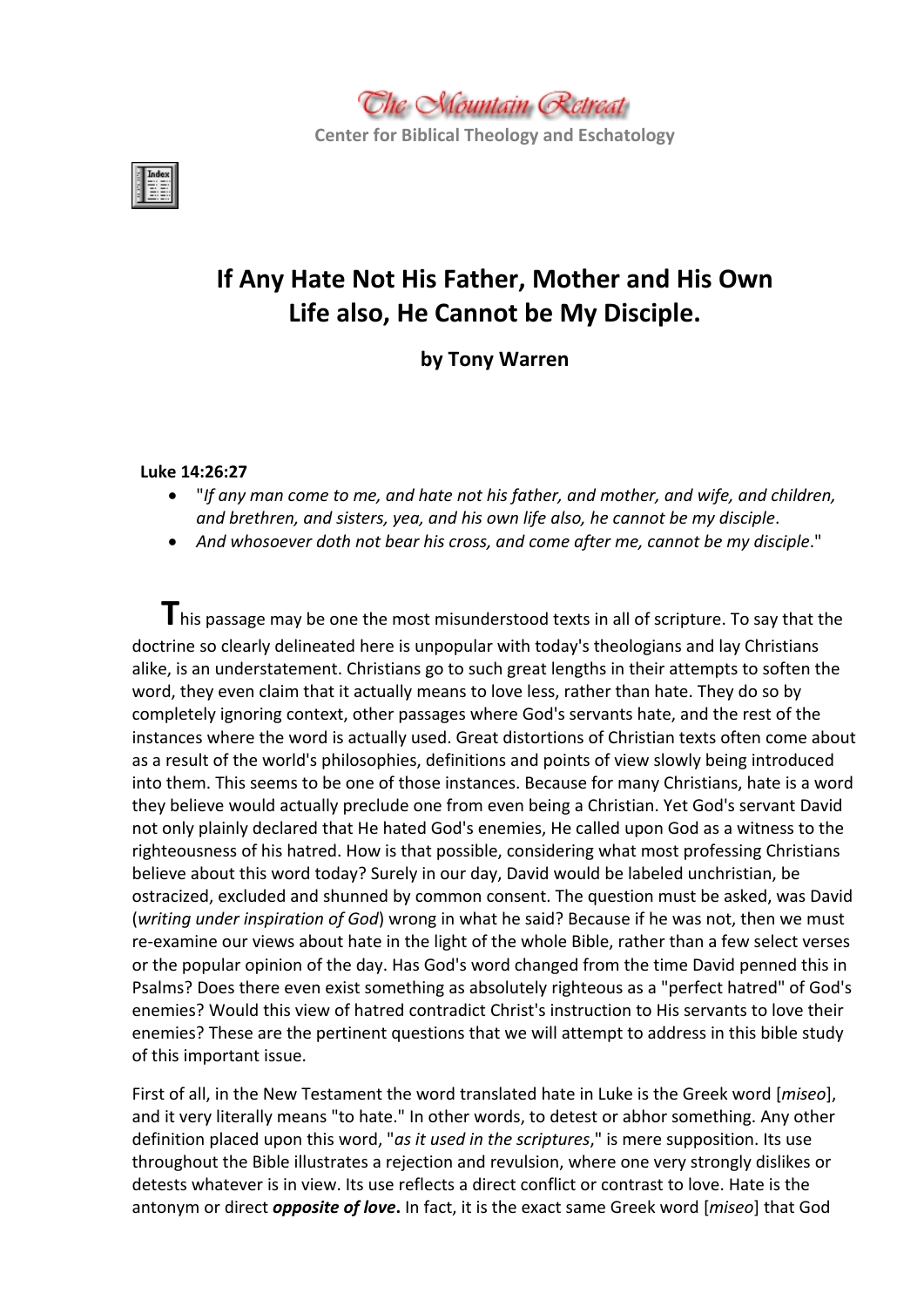inspired used in Romans 9:13 as a contrast to love, where He says, "*Jacob have I loved, but Esau have I hated*." It is clear that it doesn't say (nor can we arbitrarily infer, presume or postulate it means) Esau have I "Loved Less." It means that Jacob was loved of God and Esau was not loved. It means that God worked within Jacob unto agreement, but was in opposition to, and at enmity with Esau. The word hate in the bible never has any other meaning than to hate. The same as defined in dictionaries even in our day:

*verb*, hat·ed: **a.** intense hostility and aversion; **b.** to abhor someone or something; extreme or intense dislike or antipathy; to loathe; to detest, *as to hate cooking*; to despise; **c.** a passion or emotion that produces anger;

Nowhere in scripture or today's dictionaries is the word hatred ever defined as "loving less." This word is definitely a direct contrast or opposite to the word love that His disciples are commanded to have. And it is only because these words of Christ in Luke chapter 14 "seem" so shocking and out of character for a lot of Christians, that there is this rush to soften its meaning. Particularly because they read where Christ exhorts us to love our enemies [\(Luke](http://www.mountainretreat.org/bibleit/bibleit.cgi) [6:27\)](http://www.mountainretreat.org/bibleit/bibleit.cgi) and where God's command is that we honor our father and mother ([Exodus](http://www.mountainretreat.org/bibleit/bibleit.cgi) [20:12\)](http://www.mountainretreat.org/bibleit/bibleit.cgi). So how are we to understand this?

Since the most basic and fundamental rule of sound hermeneutic is that "one scripture cannot contradict another," we should understand that this command of Christ to hate family members who are an enemy of the Lord, does not contradict His command that we love "our enemies." On the contrary, it is in complete harmony with it. Because love of our enemies is [*agapao*], the kindness in charity and benevolence of desiring their salvation. It is not the love or strong affection for those who offend and are enemies of our Lord. These are two entirely different things. We have to know that in the spirit of Christ, we are inherently at enmity with those who hate God, which is a contrast to the love we have for Christ unto our discipleship. In other words, when we are born of the Spirit from above, we have a divine hatred of the foes or enemies of Christ. If we do not have this spiritual enmity or hatred of them, then we must really question whether or not we are really born from above or are His disciples. When we are born from above, our Spirit is cries, "*Thy will be done, not ours*." Because we have the mind of Christ, wherein God's enemies as our enemies, and God's foes our foes. That is why, in the Spirit, our will is to rejoice in God's perfect hatred and judgment of them. In the spirit our desire is, let God's will be done to them. The same sentiment we see in David's prayer:

### **Psalms 68:1-4**

- "Let God arise, let his enemies be scattered: let them also that hate him flee before him.
- As smoke is driven away, so drive them away: as wax melteth before the fire, so let the wicked perish at the presence of God.
- But let the righteous be glad; let them rejoice before God: yea, let them exceedingly rejoice.
- Sing unto God, sing praises to his name: extol him that rideth upon the heavens by his name JAH, and rejoice before him."

This isn't a prayer that the righteous might adore of show love for those who hate God, but of their agreement and rejoicing at God's righteous judgments, in divine enmity of those who hate God. This is the testimony of God's servants perfect hatred of the enemies of God. It's not a sinful thing, it is that which is borne of the Spirit and intimately identified with those made righteous in Christ. The truth is, a lot of the misunderstanding of this word hate is due in no small part to the idea many theologians have postulated, that the word hate is actually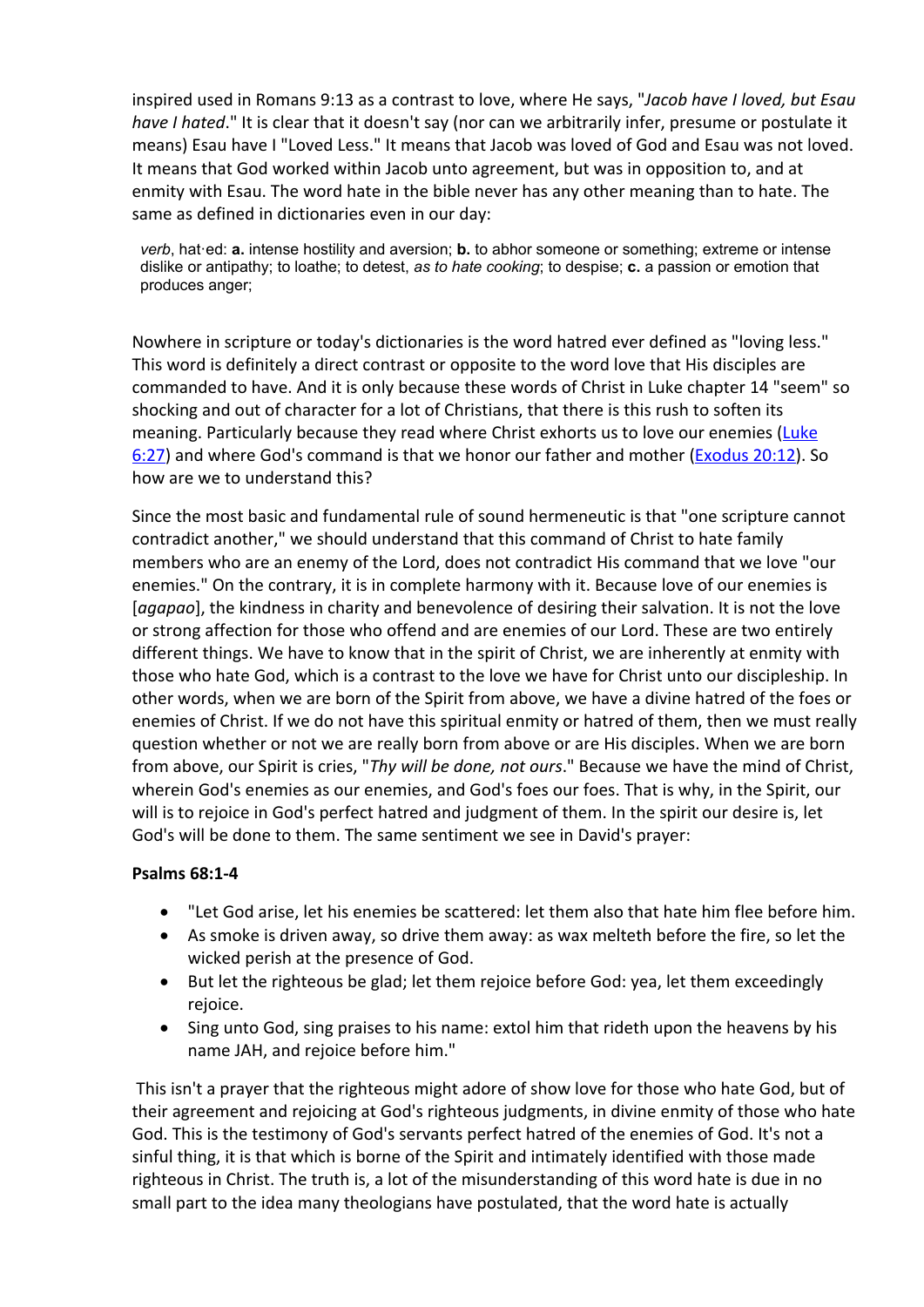antithetical to Christian love, which most certainly is not the case. There are perfectly good Greek words for "love less" and if that was what God had wanted to say in the book of Luke, He most surely would have inspired them written. So to hypothesize that Christ is using hate figuratively as some sort of idiom to mean 'love less' has no solid foundation.

# **Luke 14:26:27**

- "*If any man come to me, and hate not his father, and mother, and wife, and children, and brethren, and sisters, yea, and his own life also, he cannot be my disciple*.
- *And whosoever doth not bear his cross, and come after me, cannot be my disciple*."

The word hate is used here because when family are the enemy of our father God, they become our enemies also because we are ambassadors or representatives of Christ. As such we are in spiritual enmity (hatred) with them. Every human relationship of the Children of God with those who hate Him is corrupt and polluted by man's sin. That holds true whether they are our parent, children or in sibling relationships. Even our own life as it stands from birth corrupt in sin, is an adversary in our sojourn as pilgrims on this earth. We must live in the body of this death temporarily, but we are alive in the Spirit of Christ forever. Thus by definition we have His spiritual hatred all those things that stand in opposition to our Lord. As we'll see later, there is no contradiction in this to God's command that we love "our enemies." The love that Christ requires is not love as the world defines it, nor is the hate of God's enemies a carnal hate. Nor as Theologians define hate as love less. Are we really to think that God merely means that we are to love father or mother just a little bit less than we love Christ? That is blatantly absurd. God requires a love that is in complete contrast to the hate we have for them as enemies of God. When mother or father hates God, and we are disciples of Christ, we are at enmity with them in perfect hatred that is borne of Christ's Spirit within us. To hate something or someone does *conveniently* re-translate to, "love them less." The word "*hate*" in the bible is in opposition to love, not a portion or percentage of it. It is important for Christians to understand that in biblical terms, the absence of and alternative to love, is hate. Meaning, if you do not love Christ, then by definition you hate Him. There is no in-between, no neutral or ambivalent type option to this as some might suppose. If you are not with Christ, then by definition you are an enemy, a foe, an adversary to Him. These are Christ's very own words.

## **Matthew 12:30**

 "He that is not with me is against me; and he that gathereth not with me scattereth abroad."

Therefore, there is no neutral position or a "love less" option in contrast to being a disciple of Christ. You either love and serve Him and at enmity/hating those who hate Him, or you love those who are against Him and thus hate Him. In relationship to the children of God, there are only the options of love or hate, and the one is in stark contrast to the other. They are not words used in conjunction with one another. We are either for, or against Christ. We either gather with Him, or we are of those who scatter. We are either friends, or we are enemies. We either love those who hate him, or we hate those who hate him. In Christ's own words in [Luke](http://www.mountainretreat.org/bibleit/bibleit.cgi) [14:26](http://www.mountainretreat.org/bibleit/bibleit.cgi) where he contrasts serving Him (being His disciple) with hating father, mother, wife, children, brothers, sisters, even our own lives for His sake, we see "unambiguously" the biblical principle that one is in opposition to the other. If we are His disciple, we will be at enmity/hate them. If we don't have that enmity or hatred against them, then Christ says we cannot be His disciple. It is precisely *because* His disciples are Holy Temples of His Spirit, and this possess a perfect hatred of the enemies of God. In this teaching of Luke, we are directed to His words in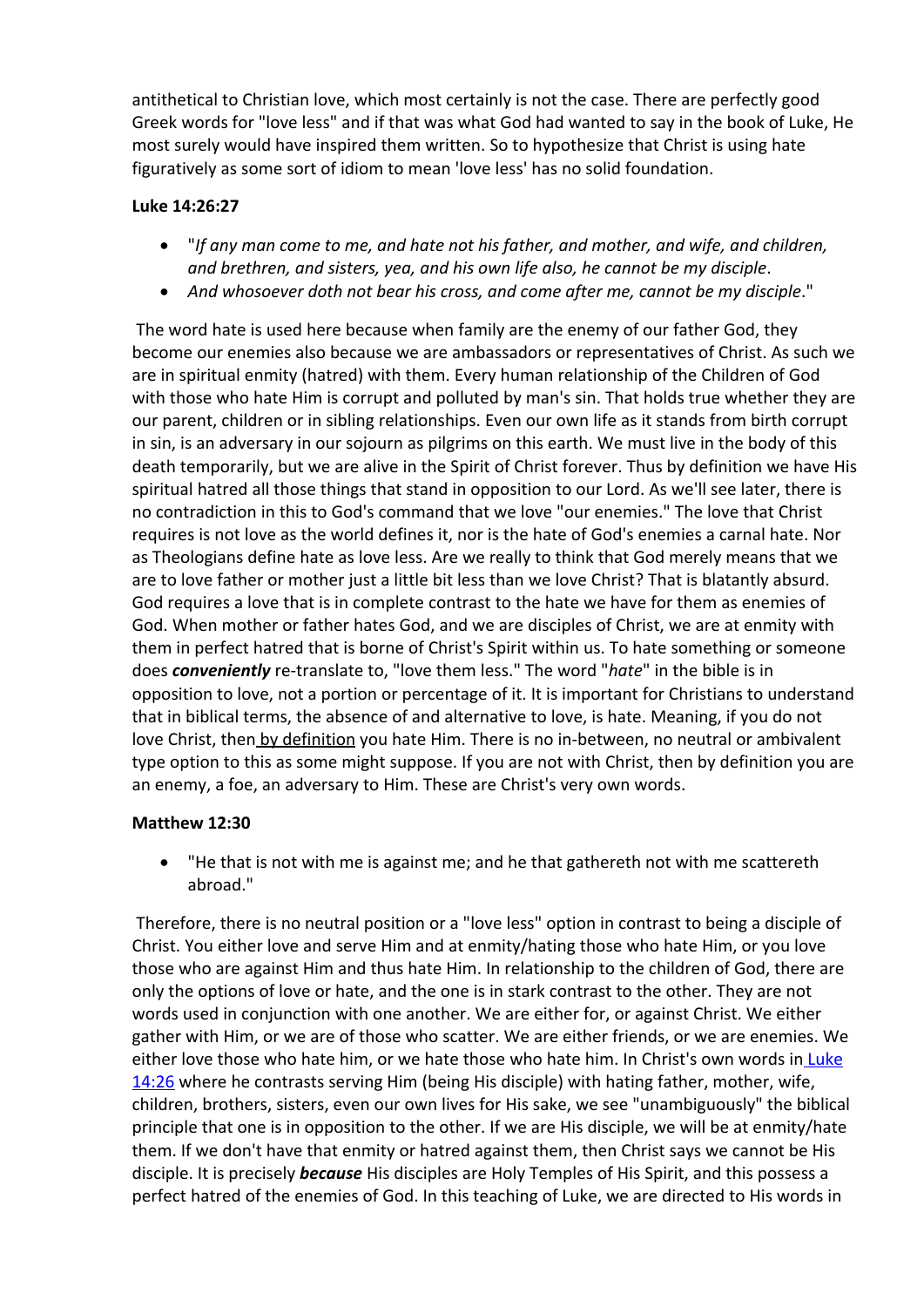order that we might see the reality of the war that exists between unsaved father and saved son, between unsaved mother and saved daughter (or vice-versa). It illustrates how in the Spirit of Christ, we are set at odds against or at enmity with those of our own household.

We must ask ourselves, why would Christ say He brings not peace but a sword [\(Matthew](http://www.mountainretreat.org/bibleit/bibleit.cgi) [10:34-](http://www.mountainretreat.org/bibleit/bibleit.cgi) [36](http://www.mountainretreat.org/bibleit/bibleit.cgi)) against father and mother, and we throw all these pertinent, contextual and relevant words out, in order to postulate that He really meant "love them less?" Are we not to learn the meaning in the context that it was given of Christ not bringing peace between father and son, mother and daughter? This is unquestionably a context of Christ saying they will be at war, at enmity with one another. Certainly not of a son merely loving them less. Even if we look at the rest of the scenario, Christ was just speaking of the judgment of the house of Israel ([Luke](http://www.mountainretreat.org/bibleit/bibleit.cgi) [14:24](http://www.mountainretreat.org/bibleit/bibleit.cgi)) who were bidden to the great supper but were not worthy. He goes on to expound about how the servants of the Master should then go to the poor, the maimed, the halt, and the blind so that the supper table will be full. It is in this context he expounds upon hating Mother, Father (Luke 14:25-29), and how those of your own household would be your foes. In other words, they were family (like Israel) but were not worthy. They thus they would become the enemy ([Romans](http://www.mountainretreat.org/bibleit/bibleit.cgi) [11:28](http://www.mountainretreat.org/bibleit/bibleit.cgi)), the foes of those who serve Christ. This is the enmity or hatred that Christ is declaring must exist. In this division of love and hate, if we stand with Christ, we will be at enmity (at hatred) with all those of our own household who oppose Him, as even the Apostle Paul was. If not, then "we" are those who will also not be worthy of that great supper. So we should be aware that being at enmity means having a strong hatred toward, or a destestation against something. The mind of Christ, which we have  $(1st$  [Corinthians](http://www.mountainretreat.org/bibleit/bibleit.cgi)  $2:14-16$ ), is at enmity with the carnal mind of our mother, father or children who hate Him. This is the law written within our hearts that operates with God unto obedience in love so that we hate the things that God hates. If this mind of Christ is not in us to hate perfectly, then as Christ stated, we cannot be His disciples.

## **Romans 8:7-9**

- "Because the carnal mind is enmity against God: for it is not subject to the law of God, neither indeed can be.
- So then they that are in the flesh cannot please God.
- But ye are not in the flesh, but in the Spirit, if so be that the Spirit of God dwell in you. Now if any man have not the Spirit of Christ, he is none of his."

We are not in the flesh, but in the Spirit, and thus have the mind of Christ and perfect enmity against those who oppose Him. All unsaved people, whether father, mother, wife or brother, oppose God and are at enmity with Him. Thus they are at enmity with the servants of God who have the mind of Christ [\(1st](http://www.mountainretreat.org/bibleit/bibleit.cgi) [Corinthians](http://www.mountainretreat.org/bibleit/bibleit.cgi) [2:14-16\)](http://www.mountainretreat.org/bibleit/bibleit.cgi). The psalmist stated, "*Behold, I was shapen in iniquity; and in sin did my mother conceive me* -Psalm 51:5," and "*The wicked are estranged from the womb: they go astray as soon as they be born, speaking lies -Psalm 58:3*". It is impossible for any unsaved person to be anything but at enmity/hatred with God, as God declares that He hates all workers of iniquity. If we have the Spirit of God dwelling within us, of necessity there must be this full, perfect, complete "spiritual hatred" that manifests itself in spiritual enmity against them. I'm not saying that it is a physical, visceral or emotional hostility that we carry out against anyone, but that it is a spiritual enmity or hatred that is manifested in our spiritual sword, rather than a physical one as some religions. It is because we are finite being who do not know whom God loves or who may be God's elect that we are required to treat all mankind with love or the benevolent charity desiring their salvation. Not a love as the world defines it, but a spirit-Christocentric love not willing that any should perish. Love is having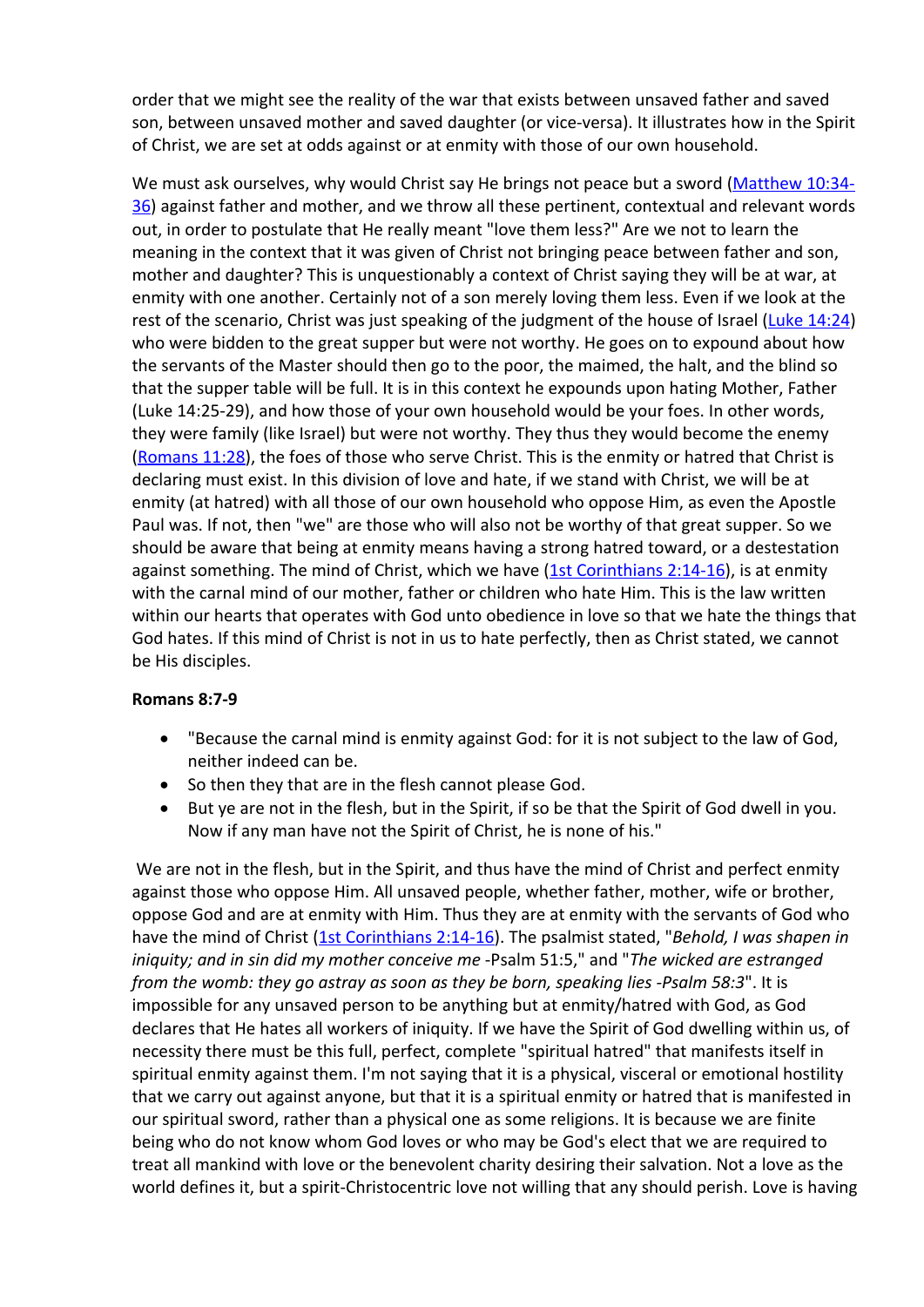a spiritual agreement with Christ, not a earthly or carnal or emotional affection. To be at one with Him is more than lip service. Neither can we serve two masters in attempting to make hate mean, "love less." Because we will always be in tacit approval of one over the other. Either we will love the one and hate the other, or else we will take heed to one and give no heed to the other. This is not in the Spirit of agreement with God's word where we could be the disciple of Christ. His disciples must sacrifice mother, father or children for Christ. Does that mean that we will be at enmity/hatred with them? Of course it does, as Christ came not to bring peace but a sword. Nevertheless, we are moved of the Spirit to sacrifice, to take up our cross and follow Him. Be His disciple, take up His word against them. Christ spoke clearly of this spiritual division or enmity between families in Matthew chapter 10. Which ironically enough, is the very same passage that some theologians erroneously use in an attempt to prove the word hate doesn't actually mean hate:

## **Matthew 10:34-39**

- "Think not that I am come to send peace on earth: I came not to send peace, *but a sword***.**
- For I am come *to set a man at variance against his father,* and the daughter against her mother, and the daughter in law against her mother in law.
- And a man's *foes* shall be they of his own household.
- He that loveth father or mother more than me is not worthy of me: and he that loveth son or daughter more than me is not worthy of me.
- And he that taketh not his cross, and followeth after me, is not worthy of me.
- He that findeth his life shall lose it: and he that loseth his life for my sake shall find it."

Many take a huge leap of faith in declaring from verse 37 (out of context), that the word hate doesn't really mean hate, but simply to "love less." But in truth, they have set the text backwards against itself. In point of fact, this passage is not redefining words or contradicting Matthew or Luke where the word hate is used, rather it is building upon what Christ said, so that we understand the full ramifications of what "hate" is. It is illustrating that to love those who hate Christ more than we love Christ is "the same" or equivalent to hating Christ, thus they cannot be His disciple. It most certainly is not saying this is not actually hate (that would be a contradiction), rather, it is further defining what this hate, this warfare, this setting at variance is. Much like when Christ further defined adultery by illustrating that it was even lusting over a woman with your eyes. To further define or explain these words does not contradict them or take away their actual meaning, it sheds further light upon them. So rather than His words in Matthew proving hate in Luke 14:26 doesn't really mean hate, this passage is actually in perfect harmony, illustrating that to love our friends, family or even our own selves more that Christ, *IS TO HATE* Christ and thus be found unworthy of Him. It has to be, since to be unworthy is to hate or be at enmity with Christ. Christ is building upon His stated principle that you can't hold to one and still love the other, because hate/love is a contrast rather than something to be measured or mixed together in compromise. To love Christ more than your family that opposes Him is to hate them. It is the same contrast between white and black, friendship and enmity, aversion and amity. There is no gray area. They are enemies of Christ and if He is not acknowledged in love as our Lord over all, then He is hated and cannot not be our Lord at all. More than that, since when do foes or enemies translate to those you love, but less. Or when did set at variance with them become, love them less. When did send a a sword against them mean, send love for them but less. Or taking peace away means sending less love? It makes no sense. These are all words that illustrate an enmity or hatred, not lesser measures of love. We can serve family or Him, but not both. For this is a law of man's human nature. We can hate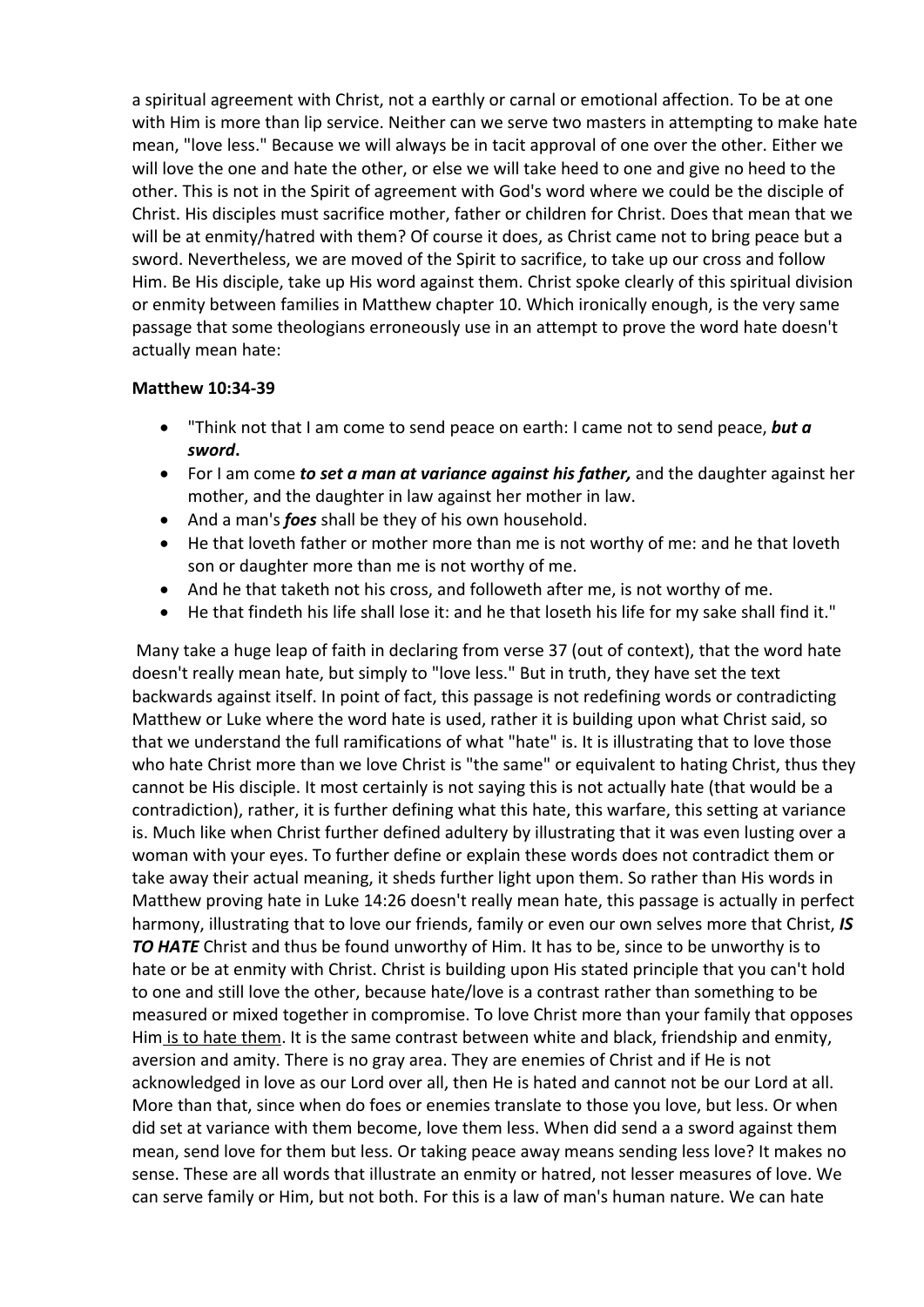them and love Christ, or hate Christ and love them, but not a little of both. That is the message here. A servant cannot serve two masters at the same time because his affections and obedience (love) would be divided, and he would inevitably fail in his obligation to the will of one or the other.

## **Galatians 1:10**

 "For do I now persuade men, or God? or do I seek to please men? for if I yet pleased men, *I should not be the servant of Christ***."**

We can please our families or please God, but not both and be a disciple of Christ. You must hate the one to please the other. When we look at what is being stated in Luke, why would one be predisposed to completely ignore the context where Christ is plainly teaching that He is not bringing peace between father and son, mother and daughter, but a sword, and deduce from this that God means love them less? It is totally irrational. A sword is not the object of loving them less, but of warfare and enmity. God says He sent not peace between them and us but a sword, and He further sheds light upon it by declaring he sets them at variance one against the other and that they will be our enemies or foes. How would a Christian get from God's very clear words there that this means we are to love them a little less? The language of them being foes is unmistakable "if" we are not predisposed to a worldly understanding of the word hate. The contrast is that if we have peace with God, we will not have peace with these family members that are opposed to Him, *because we cannot love both.* One will be a foe and the other a friend. He is not teaching that we will "*love one less*" than the other. He is very plainly teaching that you will be spiritually separated from them so that you are diametrically opposed to them as foes, enemies, at enmity with one another. To not hate them or be at enmity against them, would be to set yourself against discipleship with Christ.

The true teaching of Christ in [Matthew](http://www.mountainretreat.org/bibleit/bibleit.cgi) [10:34-39](http://www.mountainretreat.org/bibleit/bibleit.cgi) is that His coming produces a natural discord and contention between saved and unsaved, father and son, daughter and mother, setting them at variance and spiritually separating them as foes or enemies who hate each other. That is what the sword symbolizes. This is because one camp loves Christ and the other hates Him. There is not peace in love between them, but war and hatred, the spiritual sword that God's people have for His enemies. In this sense, when we love God and are His disciples, we must by definition hate them that hate Him. Is there a contradiction between Christ saying in other places that He brings peace, and saying here that we are not to think that He brings peace, but a sword? No, not at all. No more a contradiction than His saying that we are to love and honor our father and mother in one place, and in Luke saying that we are to hate them if we are to become Disciples of Christ. Because the key is the context and application. Thus we understand that He does bring peace between the elect and God, while we are not to think He brings an earthly or carnal peace, as between the saved and the unsaved. Christ clearly paints a portrait of the members of our household being those fit for the sword and at enmity with God. There is no contradiction because Christ came to bring peace *between us and God, not between us and unsaved family members,* nor between us and the world. So what would first appear a contradiction is actually harmonious and quite easy to understand. Likewise, we are to love "our" enemies as Christ defines love, not as the world defines love. To love family that hates God in the sense of assent, devotion, approval, attachment or adoration would go against other scriptures. That is not love of our enemies as God defines it, that is love of God's enemies, an infatuation, genus or paternal passion. Christ said we are to hate even our own life, not that we are to love our life less, but "hate" our life. Why? Because in the flesh is no good thing, it is a hindrance to Christ-like discipleship.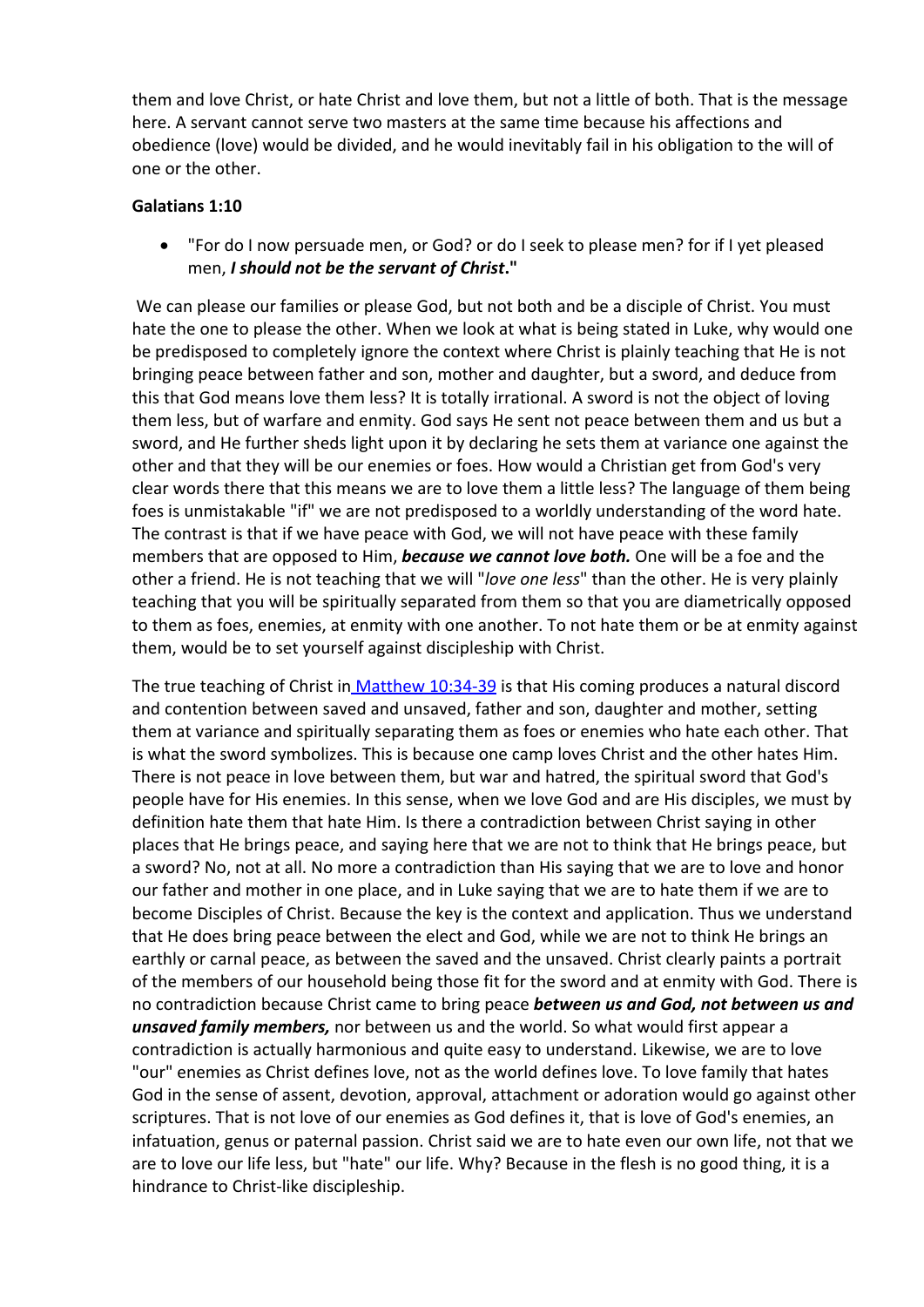#### **Luke 14:26-27**

- "If any man come to me, and hate not his father, and mother, and wife, and children, and brethren, and sisters, yea, *and his own life also,* he cannot be my disciple.
- And whosoever doth not bear his cross, and come after me, cannot be my disciple."

Supreme affection can be fixed upon only one object, else it is not supreme. If we divide love between the haters of God and God, we do God a great disservice. Were any of us to think that there wasn't going to be "real spiritual warfare" within our homes between family members when we "actually" surrender authority to Christ and commit our life to being His disciple? There is no peace between us, there is spiritual hatred. We are not instructed to love them less because of it, but that there is a sword for us to wield against them, and a cross that we are also to take upon us and follow Him. For the cross is the symbol of sacrifice, the evidence of true Christian love of God--as opposed to loving those who hate him less. It is the rejection of family assent and the denial of self for the discipleship of Christ. The cross is not a simple trinket one wears on the body as we see so often today. It is a real spirit filled self-sacrifice where if we love Christ, we will be moved to real spiritual enmity against those family and friends that oppose Him. The terms of discipleship is not love the enemy less, but in agreement with the will of the Spirit. It is in demonstrating that we are willing to become an enemy of family, for Christ's sake. In our Spirit we have a perfect and complete hate of all those who would be an obstacle of our loving Christ fully. Hate even our own life in the body of this death, because it is our own flesh that also wars against us. That is why we are told to crucify the flesh, for that is the only right path in being a disciple of Christ, the complete spiritual renunciation of anyone and anything that stands in opposition or competition with Him. Christ continues in this same vein within the context of Luke chapter 14 explaining exactly what this required hatred of discipleship entails:

### **Luke 14:31-33**

- "Or what king, going to make war against another king, sitteth not down first, and consulteth whether he be able with ten thousand to meet him that cometh against him with twenty thousand?
- Or else, while the other is yet a great way off, he sendeth an ambassage, and desireth conditions of peace.
- *So likewise, whosoever he be of you that forsaketh not all that he hath***,** he cannot be my disciple."

If the cost of your discipleship is forsaking family, friends, the body of this death, and hate all that would stand in the way of the Spirit of Christ within you, it's a small price to pay. Forsake does not equate to "loving it less," it means a total abandonment or giving it up. None of us can be a sincere disciple of Christ when we love this flesh or our relatives who are the sworn enemies of Christ. For that means that deep within our hearts we actually don't love Christ at all. The love of Christ is illustrated in spiritual warfare and enmity/hatred against all who oppose Him. If there is no such enmity, then we have no evidence of conversion at all. Christ calls this "hatred" not because He is using a hyperbole, but because that is "exactly" what enmity is. Enmity is hatred. The fact is, because of the fall of man there is natural enmity between the children of God and those who are unsaved. Be they your friends or your family. Christ is using the word hate in contrast to the love of God revealed in discipleship. In other words, loving father and mother who oppose Christ is to be in opposition to Christ. So if we are to be His disciple, we must spiritually abandon father, mother, wife, children, brethren, sisters and even our own life, because they oppose Him. Not physically dishonor them or have a carnal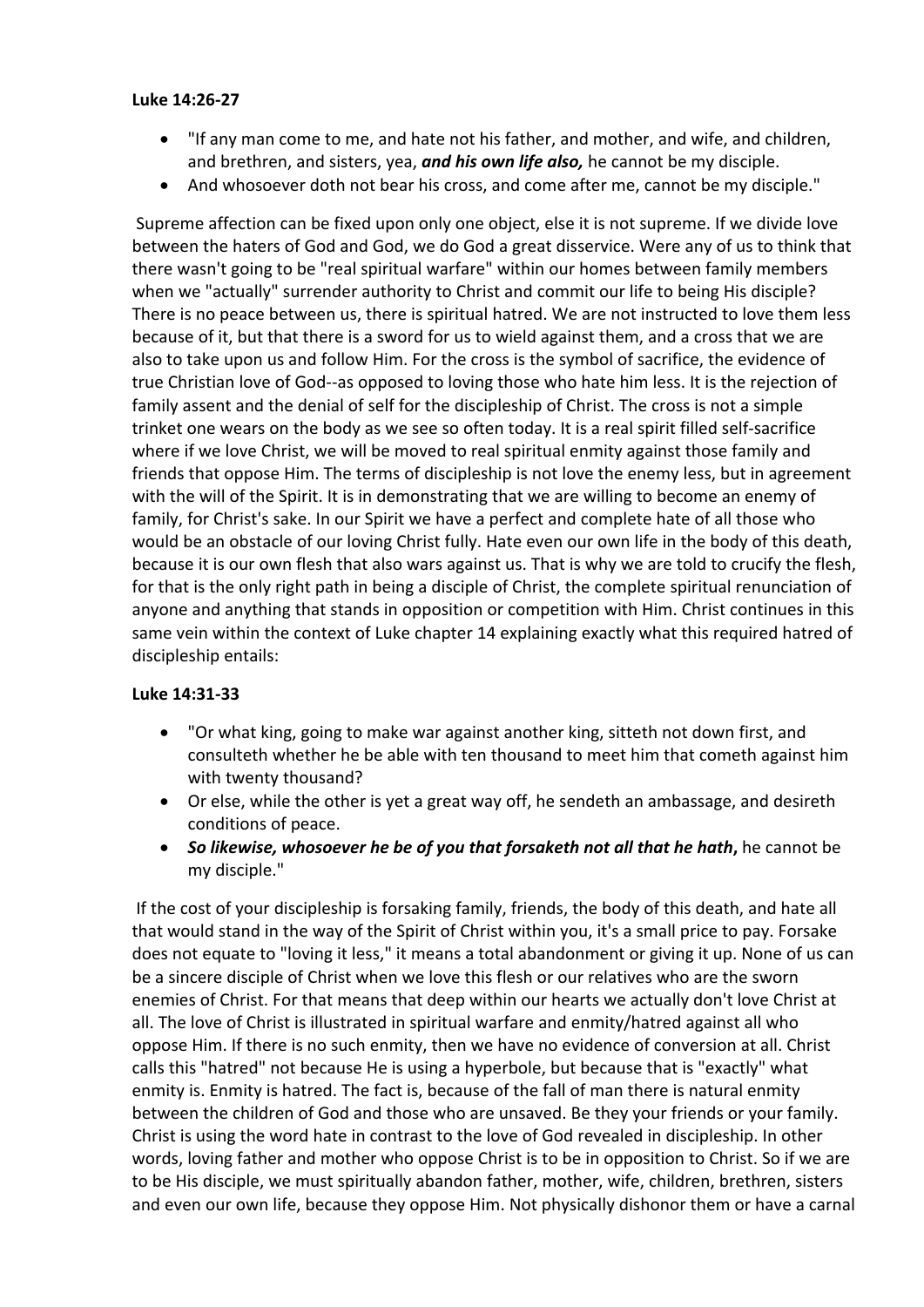hatred, but in the spirit of God which is at enmity with them. The fact is, there is no sin or wickedness within us for doing so. This can easily be proven. Consider God's servant David, who declared this plainly and succinctly in Psalms chapter 139:

# **Psalms 139:21-24**

- "Do not *I hate them, O LORD,* that hate thee? and am not I grieved with those that rise up against thee?
- I hate them *with perfect hatred: I count them mine enemies***.**
- Search me, O God, and know my heart: try me, and know my thoughts:
- And *see if there be any wicked way in me***,** and lead me in the way everlasting."

In David hating as God hates he shows himself to be a son of the Father, touching the father's perfect mind in Christ Jesus. Those who hate God grieve God's children because His Spirits is within them, that they desire God's perfect will. David had no fear or shame in boldly declaring that those opposed to God were His enemies whom he hated with a perfect or complete hatred.

## **Matthew 5:48**

"Be ye therefore perfect, even as your Father which is in heaven is perfect."

As Christians, what the Lord hates, in His Spirit we also hate. Indeed, unlike many professing saints today, David pronounces it *a virtue* fit to be testified by the witness of God. He petitions the Lord, Search me, see if there be any wicked way in me [\(Psalms](http://www.mountainretreat.org/bibleit/bibleit.cgi) [139:21-24](http://www.mountainretreat.org/bibleit/bibleit.cgi)). Those who claim that Christians don't hate with a perfect hatred should consider truth in the light of the whole Bible, not of a couple isolated verses. For this is the righteous spiritual hatred that God's servants have when they are truly His disciples. Because it is this perfect hatred in the Spirit of Christ that makes mother and father foes in your own household. It is what produces the sword between Mother and daughter, between father and son, that they become enemies of the disciples of Christ. In other words, Christ is telling us that He came with a Spirit that would bring enmity (hate) between them. The definition of enmity is a shared hatred between enemies. Obviously the Bible teaches that those who oppose Christ are at enmity with us. David testifies we have perfect hatred or enmity against them. It is revealed in the Spirit of the righteousness of Christ (not our own), wherein our souls we hate those who hate our Lord. As David testified, there is no unrighteousness or wickedness in that. We must live in this world with the enemies of Christ, and we have a [*agape*] or charitable love of hope for them. But we also hate the ungodly in the Spirit of God, with His perfect hatred. To love them in the sense of approbation, endorsement, sanction, consent, agreement, and approval would show ourselves to be enemies of God.

## **2nd Chronicles 19:2**

 "And Jehu the son of Hanani the seer went out to meet him, and said to king Jehoshaphat, *Shouldest thou help the ungodly, and love them that hate the LORD***?** therefore is wrath upon thee from before the LORD."

It;'s a rhetorical question and the answer is no. We shouldn't be helping the ungodly or loving them that hate the Lord. At least not in the sense of love wherein modern society defines the word. The problem is, many professing Christians believe that this doctrine produces a contradiction with Christ's command that we should love our enemies. But in truth there is no contradiction between these two clear teachings of the Bible. Because this hate is not carnal or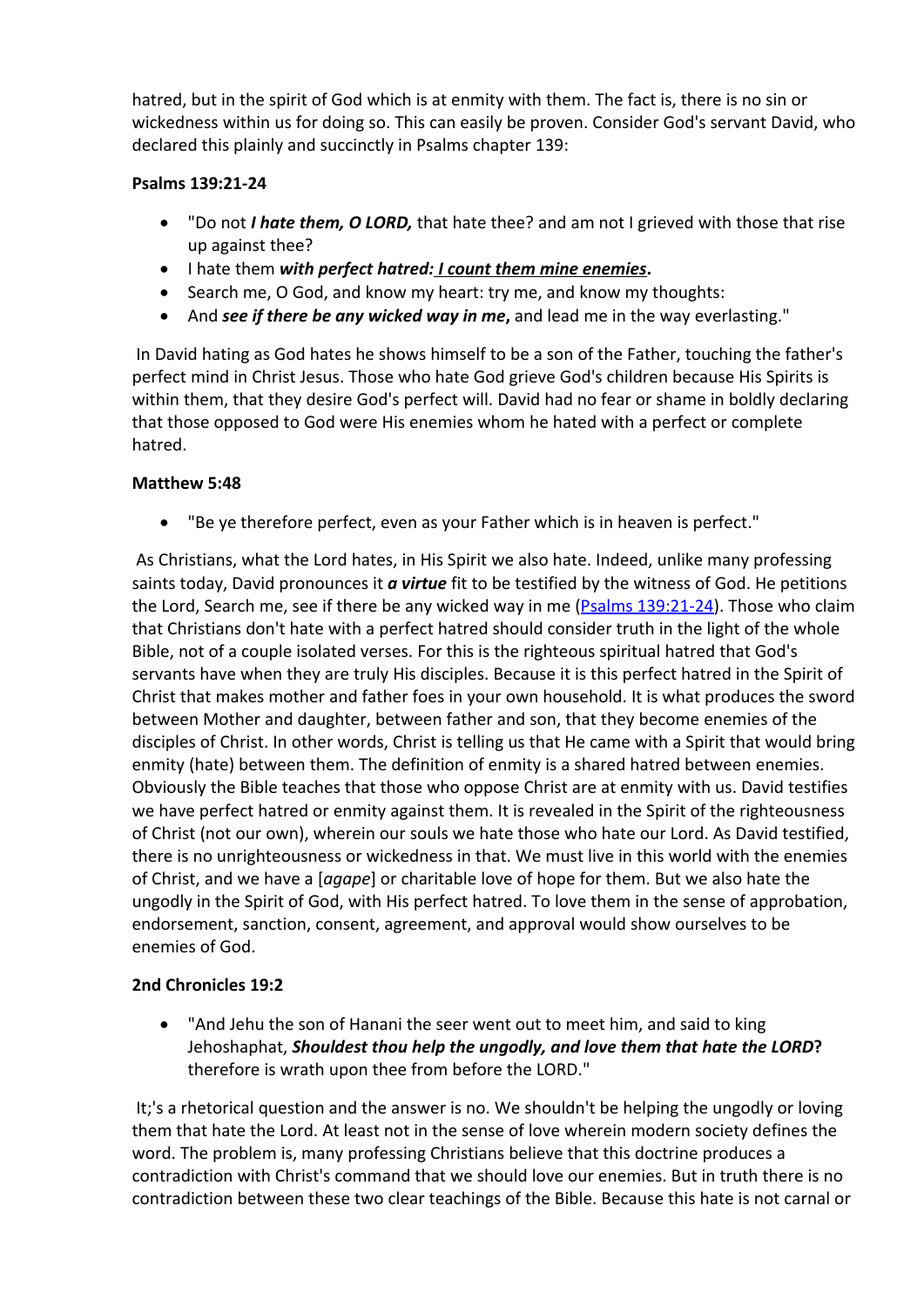vengeance, nor is God's love our approval and commiseration with the haters of God. Hate is having enmity between us and them, which clearly the Bible teaches. To love all men with agape or charity is our duty, but to love any wicked person in the spirit of carnal feelings of approbation, enabling, indifference or approval would be sin. Christ-like love is charity wherein we desire for them the very same as we desire for ourselves. It is not tacit or silent agreement or approval.

## **James 2:8**

 "If ye fulfil the royal law according to the scripture, Thou shalt love thy neighbour as thyself, ye do well:"

The law of the children of the Kingdom of Christ is to love thy neighbor as thyself. Namely, the best we can desire for ourselves is salvation. Thus we should desire that same thing in agape love for our neighbor. If we love Christ, we will do the work of an evangelist. As Christ asked and told Peter, "*Lovest thou me--Feed my Sheep*," meaning we show our love for the king, as we seek to evangelize so that others might become saved. This is the kingly law of loving our neighbor as ourselves. Not the love as the world defines it as feelings, niceties or , and not the peace as the world defines it as loving God's enemies, and not the hate as the world defines it as visceral, carnal emotions.

## **Psalms 31:6**

"I have hated them that regard lying vanities: but I trust in the LORD."

Again, that's not an ungodly statement by David, it is a recognition of the perfect hatred of one who has the Spirit of God dwelling within them. The problem with many of today's Christians is that they refuse to be enemies of the world, not because they love God, but because they want to live as close to the world as possible and still call themselves Christian. They want to "love the world less." One professed Christian told me, "*You shouldn't write articles saying homosexuality is wrong, you should love them as God's children also*." In other words, He was equating my witness of God's disapproval of Homosexuality, to being unchristian and hateful. While those who ignored the law in tacit approval, were considered as those demonstrating God's love of all people. In this we see demonstrated the Christian's warped sense of love and hate today. Is it hate to be a watchman and warn the unlawful of God's words of judgment, or is that actually [*agape*] love? Is it love to silently stand by in witness of what God calls an abomination and tell them "God loves you," or is that really wicked and hatred? You can't both hate the world and be a friend of it, just as you can't be friends of the world and a friend of Christ. Even though we have been warned about the folly of such adulteration many times, this error persists in the church.

## **James 4:4**

 "Ye adulterers and adulteresses, know ye not that the friendship of the world is *enmity* with God? whosoever therefore will be a friend of the world *is the enemy of God***."**

Again, God contrasts friends and enemies. Friends of God love Him, while His enemies hate Him. To be a disciple of the Lord, you will automatically be an enemy of those of the world. That doesn't mean that Christians either seek to be hated or have a visceral or animal hatred, rather it illustrates that there is a "natural" enmity that exists between children of God and children of the Devil. If we are filled with the Spirit of God, we will be hated of the world ([Luke](http://www.mountainretreat.org/bibleit/bibleit.cgi) [6:22-23](http://www.mountainretreat.org/bibleit/bibleit.cgi)), and they will be our enemies. Likewise, you simply cannot love the world that hates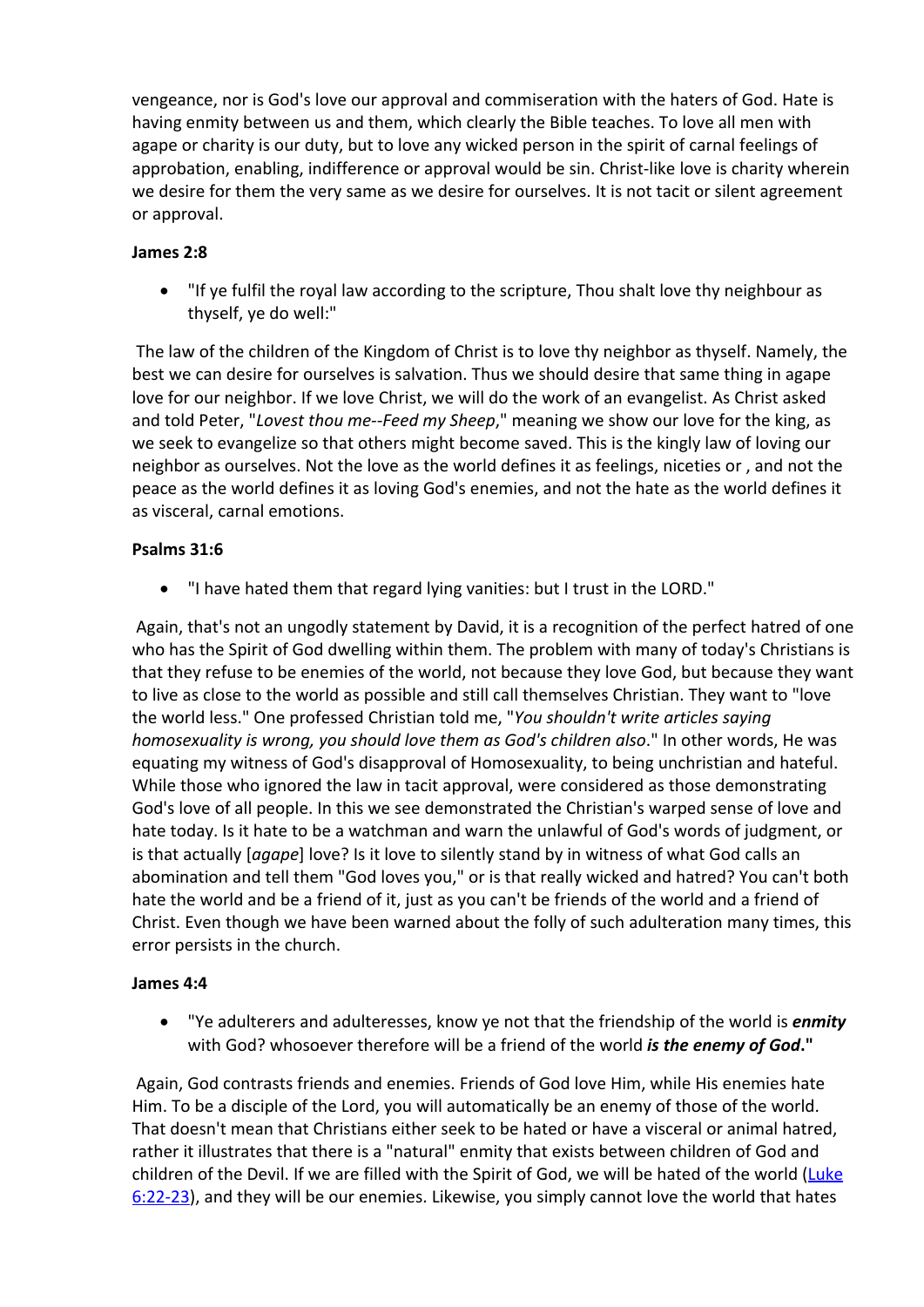God "a little less" than you love God. You hate them precisely because you are Spirit filled, and they are opposed to Him that dwells within you. To hate family and friends because of selfrighteousness is sin, but to Hate in the Spirit of God's perfect hatred because you are at enmity with the foes of God and enemies of righteousness, is nothing less than our obligation. All that pertains to the flesh, including a loved one or our own body, has to be hated when we love God. It is inevitable. Just as God's servant David was at enmity and hated all those who hated the Lord. It wasn't that David "loved them less" than he loved the Lord, he had a spiritual aversion to them that can only be defined by God as hate.

Sadly, Christians today want to hang out at parties with them, want to talk like them, want to dress like them, drink and gamble like them, tattoo and pierce like them, listen to their music, even incorporate their worldly views into the church in order that they fit in or be accepted. But God warned, friendship with the world is enmity or hatred against God. He is shedding light on hatred to further define it, but Christians are not listening.

I do want to reiterate that I am not teaching that Christians should hate their neighbors in the sense of treating them badly, physically disdain them, being rude, taking vengeance, judgment for sin, or of persecuting them. I'm speaking of the natural spiritual hatred that the Bible teaches exists between the two camps of God's people and those of the world. That work of grace within us produces a spiritual separation and enmity. But often in the deep recesses of man's humanistic reasoning, he doesn't really like what the word of God says about hating father and mother in order to serve Christ. So he typically (and perhaps subconsciously) looks for ways to get around what is actually said. They do it by using euphemisms, or diverse ways to soften the language or to change the meaning of words. But true love of God is revealed in not turning to the right hand nor the left in order to get around the unadulterated word. It is revealed in he who hath an ear to hear, receiving what is said. This is not a contradiction, nor teaching a carnal and physical type of violent hate as some religions do. But a perfect hatred in the Spirit. Which goes very harmoniously with God's instructing us to love our enemies. Meaning that we are to seek their good, as if seeking our own good.

## **Luke 6:27-31**

- "But I say unto you which hear, Love your enemies, do good to them which hate you,
- Bless them that curse you, and pray for them which despitefully use you.
- And unto him that smiteth thee on the one cheek offer also the other; and him that taketh away thy cloke forbid not to take thy coat also.
- Give to every man that asketh of thee; and of him that taketh away thy goods ask them not again.
- And as ye would that men should do to you, do ye also to them likewise."

How do we hate the enemies of God and love them as well? We do so with the mind of Christ, the same way as God does with us. We were haters of God, but God was longsuffering or patient with us, not willing that any would perish [\(2nd](http://www.mountainretreat.org/bibleit/bibleit.cgi) [Peter](http://www.mountainretreat.org/bibleit/bibleit.cgi) [3:9\)](http://www.mountainretreat.org/bibleit/bibleit.cgi). God puts up with the wicked for the sake of the elect. We are not God and so we do not know who the election are. So in the patience of the saints, and the charity of God's stewards, we are to love our enemies that unbeknownst to us perhaps some of them might be God's called and chosen. That perhaps some may be forgiven, even as we were forgiven. Yet still having the Spirit to hate the haters of God with a perfect hatred. There is no contradiction with that, but a divine synergy that can only be from the mind of Christ. A mind signifying we think like Christ in having a love of the wicked unto their salvation, while at the same time hating all workers of iniquity with the Spirit ([Psalms](http://www.mountainretreat.org/bibleit/bibleit.cgi) [5:5](http://www.mountainretreat.org/bibleit/bibleit.cgi)) of His perfect hatred. The question is not one of "if" we love our enemies, or "if"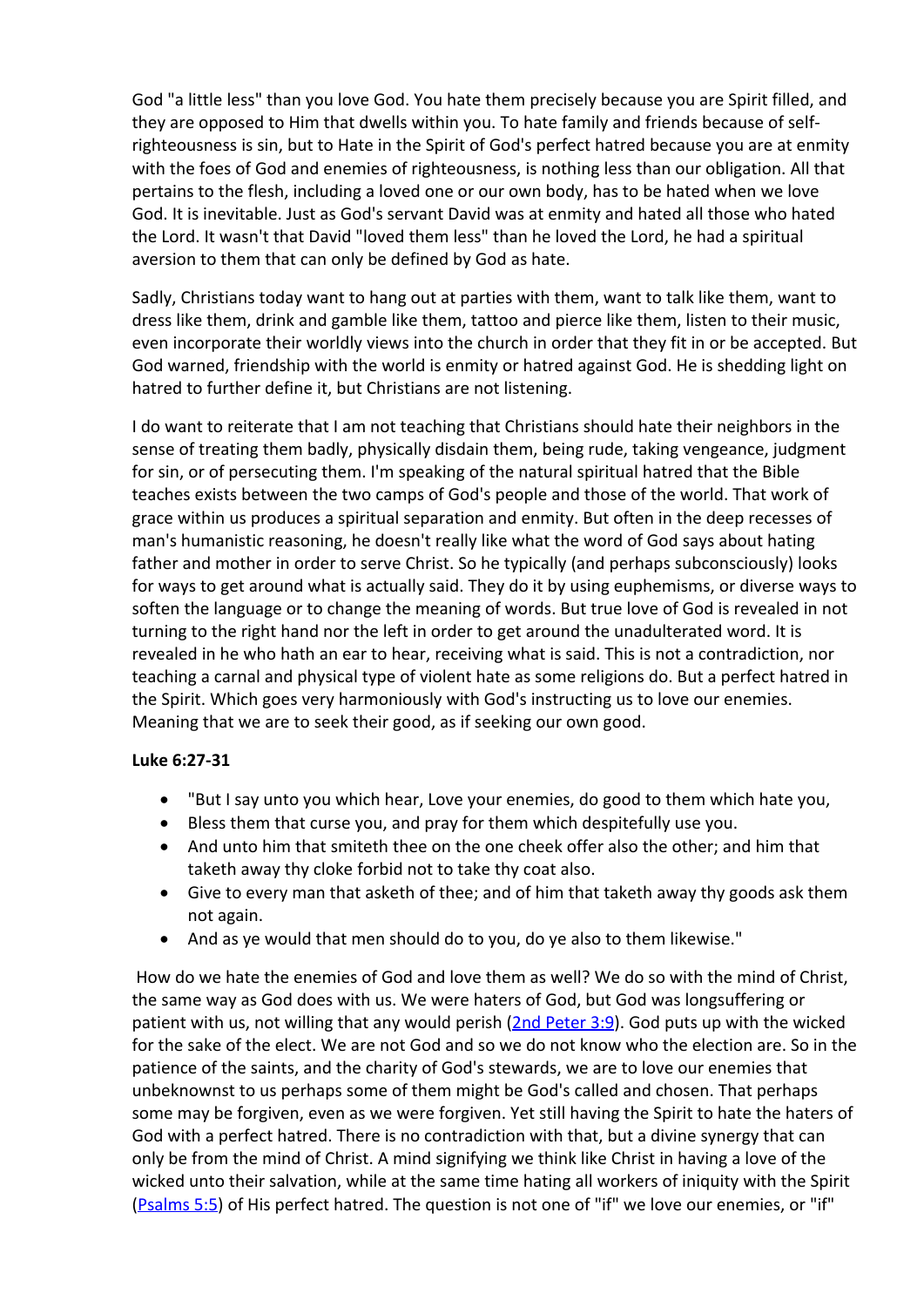we hate those who hate God with a perfect hatred, the question is how do we love our enemies. How do we "really" do good and show [*agape*] love to those who are enemies? How do we hate the enemies of God with a perfect hatred. Is it demonstrated in showing worldly love by excusing or comforting the wicked in their sins, or by refusal to warn, thus giving tacit approval to what we know is wrong? Do we parrot the lie that God loves them regardless of how they live? Do we hate the enemies of God by going out and persecuting them, beating them or killing them? Is that the Christian love and hate that Christ is teaching? Most certainly not. That is not love, that is humanistic sentimentality, commiseration and compromise. In truth, that is the opposite of love. Likewise, the question is not one of "if" we hate our mother and father who hate the Lord, but of how do we hate them. If God's hatred of them is full or perfect, then how can we who have God within us think that there is no perfect hatred of them in us? If God is in us, there has to be. The only question is, is it with the perfect hatred of the Lord, or with the carnal hatred of men. Do we (as some) cane or beat infidels into submission, burn them at the stake, chop off their heads, bomb their assemblies, preach violent bodily harm against them? Not at all. That's not the perfect hatred of the Spirit within us, that is man's self righteousness in blindly serving a religion. We should consider what the Lord said about serving two masters because it is germane to this issue. He said that we cannot love them both, nor can you hate them both. Because if we love one, we will automatically hate the other. That's the principle here of love and hate. The point is that there is this natural contrast:

#### **Matthew 6:24**

 "No man can serve two masters: *for either he will hate the one, and love the other;* or else he will hold to the one, and despise the other. Ye cannot serve God and mammon."

In other words, Christ sets one in opposition to the other saying, if you love one, you automatically hate the other. It's a contrast which cannot in any way be redefined to mean "love less." Christ is teaching that you can't really be friends with one, if you love the other. You'll naturally despise the other. In this we see the principle of loving Christ and hating Father and mother. If you serve Christ, then you will automatically be at enmity with mother, father, sister, or whoever is against him. For they serve their own master and are of an entirely different family that is at enmity with our master Christ by nature. It doesn't matter if it is your mother or brother in this other camp, he is your enemy and at enmity with you and yours. The context of Matthew actually reveals this itself when Christ explained it, declaring He did not come to bring peace between brother and sister, mother and father, rather a sword, that they would become your foes. How much clearer can it get? Where there is true discipleship of Christ, there must be a spiritual hate, offense, umbrage against those who oppose Him. That's just the "nature" of those with the Spirit of God within them. We don't "love them less," they are counted enemies for Christ's sake.

So anyone declaring that these passages teach that we are free to hate our parents viscerally or emotionally, are also without any understanding of the Lord's words. Such hate of parents would contradict other scriptures ([Exodus](http://www.mountainretreat.org/bibleit/bibleit.cgi) [20:12;](http://www.mountainretreat.org/bibleit/bibleit.cgi) [Ephesians](http://www.mountainretreat.org/bibleit/bibleit.cgi) [6:1-3;](http://www.mountainretreat.org/bibleit/bibleit.cgi) [Colossians](http://www.mountainretreat.org/bibleit/bibleit.cgi) [3:20\)](http://www.mountainretreat.org/bibleit/bibleit.cgi). Christ is not encouraging Christians to lack natural affection or honor toward family. Indeed it is the duty of children to honor their parents and the husband his wife. But Christ is also the ultimate love, thus in our Spirit we hate all that oppose Him. Make no mistake, there is "always" enmity between father and son, mother and daughter, when one of them is in Christ and the other is not. Christians may not understand it, but this natural enmity (mutual hatred) between the two camps ([Genesis](http://www.mountainretreat.org/bibleit/bibleit.cgi) [3:15\)](http://www.mountainretreat.org/bibleit/bibleit.cgi) is always there. Peace with God means enmity with the world.

#### **Romans 8:6-9**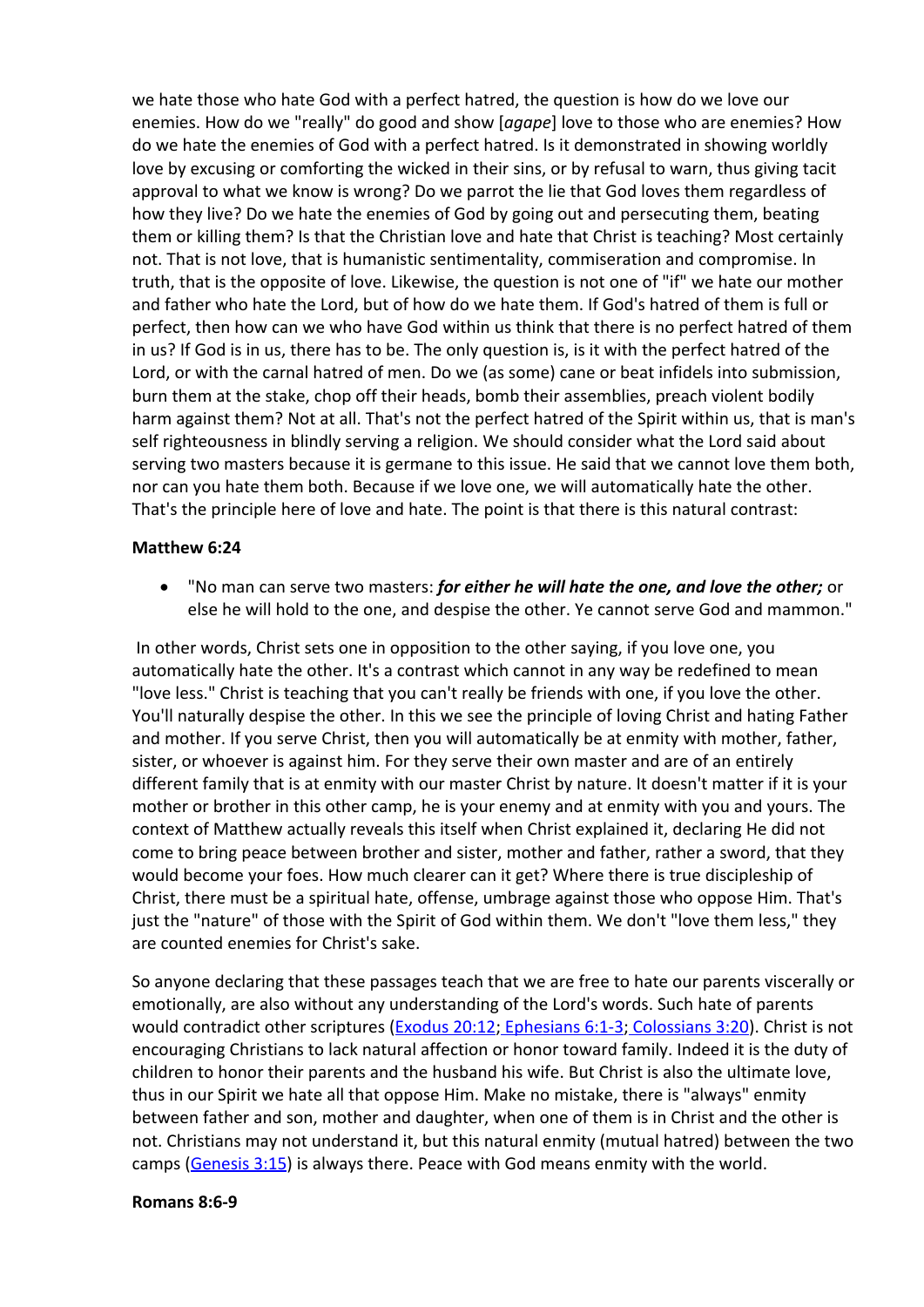- "For to be carnally minded is death; but to be spiritually minded is life and peace.
- Because *the carnal mind is enmity against God***:** for it is not subject to the law of God, neither indeed can be.
- So then they that are in the flesh cannot please God.
- But ye are not in the flesh, but in the Spirit, if so be that the Spirit of God dwell in you. Now if any man have not the Spirit of Christ, he is none of his."

When Christ says we must hate father and mother, He is addressing the real separation that exists between the Disciples of Christ, and those of our family who are at enmity with Him. That's why Christ goes on to say that, "whosoever does not bear his cross and come after me, cannot be my disciple." Our family who are at enmity with God will pressure, revile, persecute and have disdain for those of us who stand with Christ. As Disciples of Christ, there is a work of grace in us so that we see an actual spiritual enmity between us and the world wherein we don't "love them less" but are in agreement with God's curse upon them.

## **1st Corinthians 16:22**

"If any man love not the Lord Jesus Christ, let him be Anathema Maranatha."

This isn't an instruction to love those who don't love the Lord "less than" Christ, it is a declaration of hatred or enmity. It is Anathema Maranatha, meaning let him be judged accursed at Christ's coming. Those are not watered down words as Today's theologians would use, they mean exactly what they say. What is said is decidedly not "loving those, but just a little less" than Christ. This idea of loving less is the wishful thinking of humanism, not the word of Christianity. To hate something or someone does not mean to "love less." That may be a convenient and palatable personal interpretation of some theologians, but it is not true. God loves and is a friend of His people, while God hates and is an enemy to the unsaved. In this same way, we are sanctified, *set apart from them* in service to God, that they are enemies.

## **Psalms 26:4-5**

- "I have not sat with vain persons, neither will I go in with dissemblers.
- I have hated the congregation of evil doers; and will not sit with the wicked."

David didn't love the assembly of evil doers "less" than the Assembly of God, he again plainly declares that he hated them "because" He had the Holy Spirit of God dwelling within him. The same Holy Spirit of Christ that all Christians today have in them. It doesn't mean we physically revile, insult, abuse, scorn, condemn, berate or disparage every single person in the world who is unsaved, but it does mean that we have the Spirit of perfect hatred, being in perfect harmony with the Spirit of Christ within us.

## **Proverbs 8:13**

 "The fear of the LORD is to hate evil: pride, and arrogancy, and the evil way, and the froward mouth, do I hate."

Christians hate the evil tongue because they are of the Spirit at enmity with it. We don't excuse or approve evil because it comes from our father, mother, wife, children, brother or sister. Nor when we find it in our own lives do we justify it, but we hate it and turn away. Because loving Christ means hating it, those who bring it, even our own lives as it stands from birth corrupt and of a depraved and desperately wicked nature. If our family, or our own lives stand in contrast to Christ, we must hate them or die to them, that we might live with Christ. Because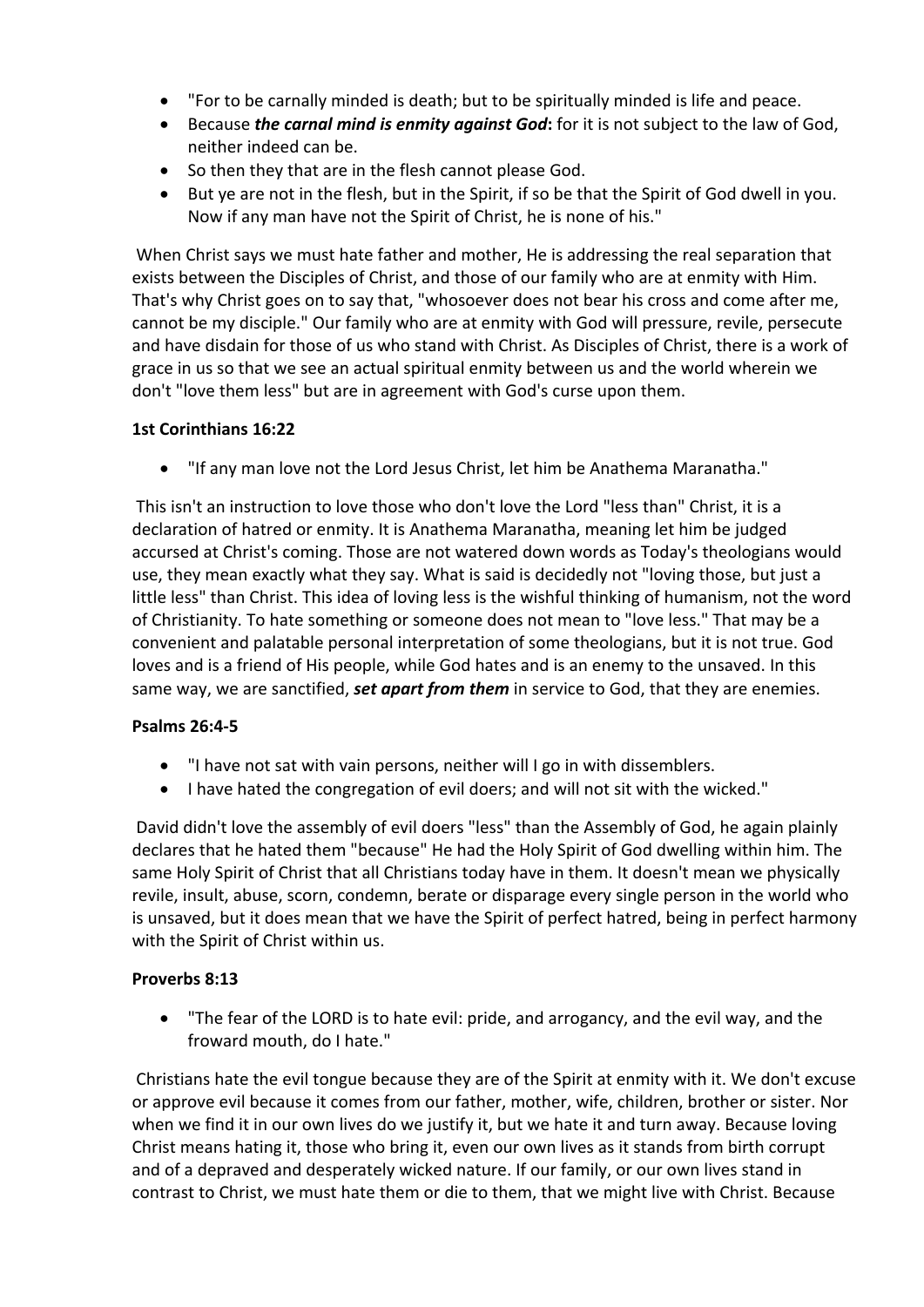friendship of comradeship with them is enmity against God. One always lies in contrast with the other.

# **Psalms 97:10**

 "Ye that love the LORD, hate evil: he preserveth the souls of his saints; he delivereth them out of the hand of the wicked."

Note the very same contrast in terms, love to hate. If we love the Lord, then we will have the Spirit to hate evil. We don't love evil less, we hate it with a perfect hatred. Or to put it another way, if we don't hate evil, then we don't truly love the Lord. If we hate being put in an uncomfortable position for Christ, if we hate making wife or husband upset by doing righteousness, if we hate making family sad by our discipleship, then we are being men pleasers rather than God pleasers. We reveal that we love them and we hate Christ, and thus are not worthy of Christ. Hate must be the exact opposite of love. We must hate father, mother, sister or brother who oppose Christ, in order to love Christ. When we hate evil, we love God and forsake those that live in wickedness.

I would be remiss if I didn't comment on Genesis chapter twenty nine. I am well aware that some theologians claim that the story of Jacob, Rachel, and Leah illustrate the use of this term "hate" in the sense of "to love less," but that is not what it says, nor what it means. This is supposition based upon two verses that use different words. It doesn't prove hate means love less, but what it does prove is what I said previously that God has perfectly good words for "love more" or "love less," and the words loved more are used for Rachel. But God uses the very different word "hate" in describing what *He saw* and His consequent reaction to it. It doesn't imply at all that Jacob loving Rachel more means He didn't hate Leah. It may appear so to the casual reader, but this is not the case. Nowhere in scripture does the word hate mean to "love less." That includes this instance:

## **Genesis 29:30-31**

- "And he went in also unto Rachel, and he loved also Rachel more than Leah, and served with him yet seven other years.
- And *when the LORD saw that Leah was hated,* he opened her womb: but Rachel was barren."

The first statement (verse 30) says Jacob loved Rachel more than Leah. The second statement (verse 31) says the Lord saw that Leah was hated, and because of this (hatred) He opened her womb that she would receive the blessing of children. It doesn't say that the Lord saw that Leah was "loved less," it says THE LORD saw that Leah was hated. Please note, these are two entirely different statements. #1. Jacob loved Rachel more than Leah. #2. God saw that Jacob "hated" Leah *and consequently* gave her children because of this. Because of what? Because Jacob loved Leah a little less than her? No, not at all. It was because God saw that Jacob "hated" her, just as God's word so plainly declares right there in the text. As I said before, God could have inspired His word to say when He saw Leah was "loved less," He did something, but He didn't. That's not as insignificant as some theologians would have you believe. It goes back to what I said about the Matthew commentary where Christ said that He that loves father or mother more than me is not worthy of me. God equated that with hatred, and we are seeing the same picture here as God unambiguously says *He saw that Leah was hated* and so He acted accordingly. Of course, in the historical context of Jacob being tricked to work for 14 years to get the woman (Rachel) he actually wanted, we can readily see why he would have felt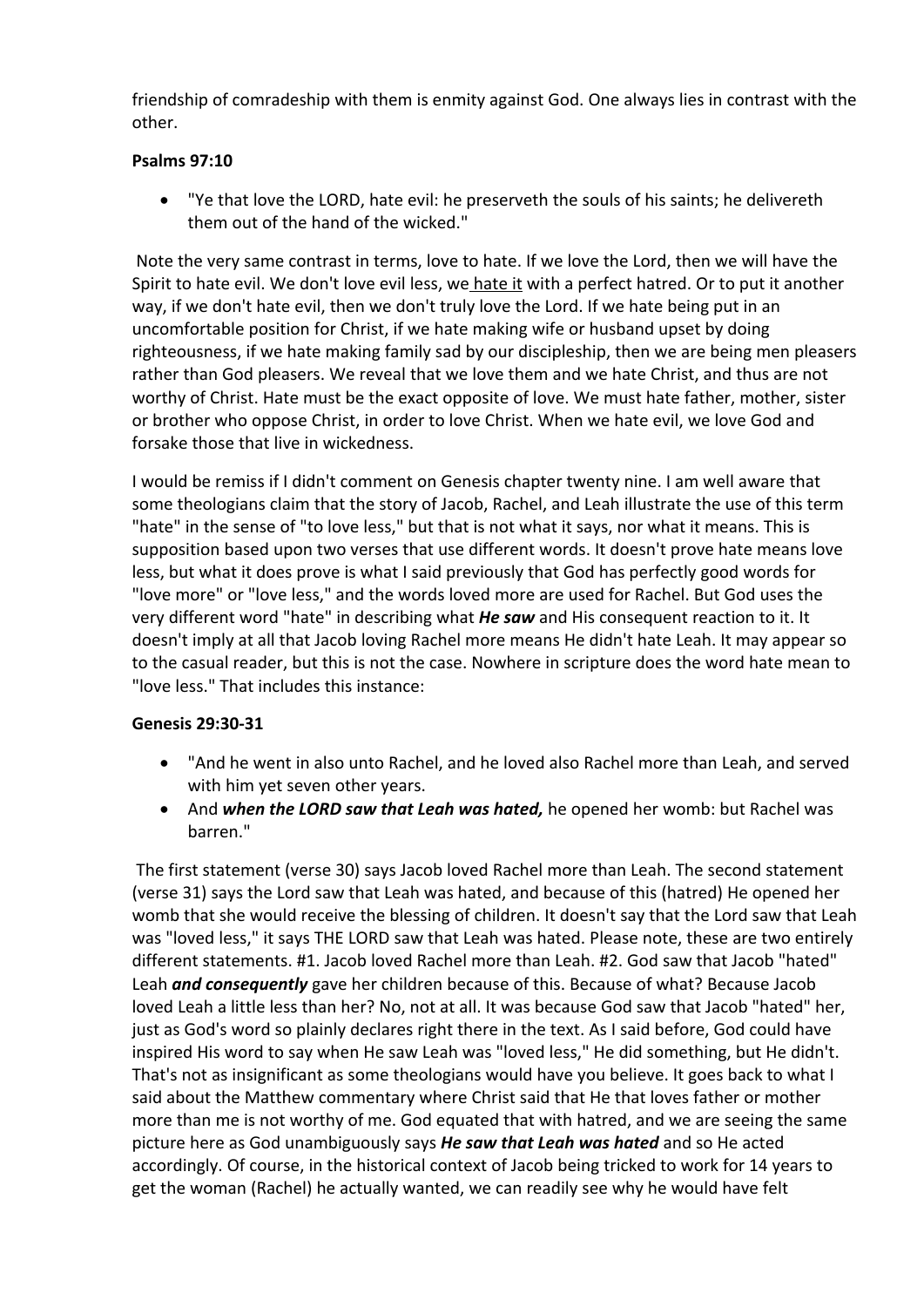bitterness and frustration toward Leah. This is proven as God says He saw that Jacob hated Leah, and that is why He blessed her with children. Not because Rachel was simply loved a little more, as some theologians surmise. **Genesis 29:31**

 "And when *the LORD saw that Leah was hated, he opened her womb:* but Rachel was barren."

This was an unjust action by Jacob, and a righteous reaction to it by God. Leah was unjustly hated, and God reacted to it by blessing her with the fruit of the womb. Indeed, Leah herself wanted children because she desired her husband would love her. Which harmonizes perfectly with God saying He saw Jacob hated her. Like the Greek word for hate in the New Testament, the Hebrew word for hate is never used in the Bible in the sense of loving less. The Hebrew word for 'hate' is [*sane*,] and expresses an opposition, as something loathed, detested, disliked or despised. That is what the Lord saw in Jacob toward Leah and so blessed her with children. Jacob grew to detest Leah. He showed the opposite of love toward Leah, and God saw that she was hated. **Genesis 29:32-33**

- "And Leah conceived, and bare a son, and she called his name Reuben: for she said, Surely the LORD hath looked upon my affliction; now therefore my husband *will love me.*
- And she conceived again, and bare a son; and said, *Because the LORD hath heard that I was hated,* he hath *therefore* given me this son also: and she called his name Simeon."

Clearly Leah desired her husband's love, which she was not getting. The Lord heard her and answered her prayers. To claim that God did that because she was simply "loved a little less" than Rachel is to dabble in absurdity. The Lord heard her prayers from heaven that she was hated, not loved. Hated here is a Hebrew word that is clearly defined.

# **Malachi 1:2-3**

- "I have loved you, saith the LORD. Yet ye say, Wherein hast thou loved us? Was not Esau Jacob's brother? saith the LORD: yet I loved Jacob,
- And *I hated Esau,* and laid his mountains and his heritage waste for the dragons of the wilderness."

This is the exact same word [*sane*] or hated that God inspired used for Leah. Not one jot or tittle is out of place. No, Jacob loving Rachel and Hating Leah doesn't prove hate means love less, this proves what I stated in the article concerning Matthew and Luke--namely that loving father and mother more than Christ *meant* that they hated Christ and consequently could not be His disciple. Selah.

In conclusion, Christ's words in Luke 14:26 direct us to the reality of the enmity between disciples of Christ and those who oppose Him, as they are set at variance against us. So that if we love Christ, of necessity we will hate all those who hate Him. Contrary to popular church doctrines today, Christ is teaching that we *must* take sides. Either we are with Christ, or we are against him. Either we hate evil, or we hate Christ. Either we Love the world or we love Christ. We cannot serve two masters and we cannot love both and be His disciple. If we aren't willing to make the sacrifice to take up the cross and follow him, we don't love Him. Any love that competes with our Love of God, is actually hatred against God and thus disqualifies us from being His disciple.

### **Mark 8:34-435**